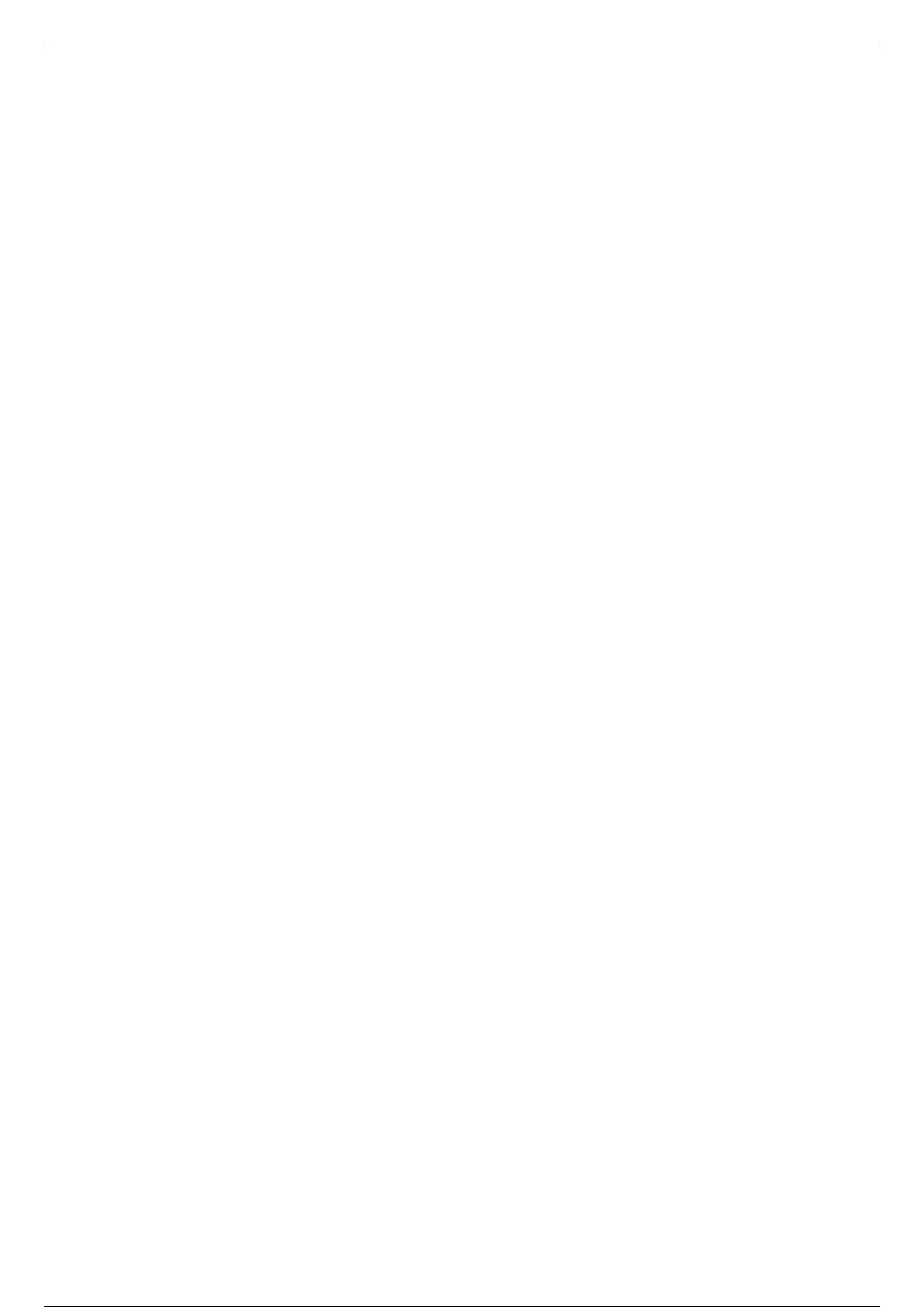

**- Advertisement -**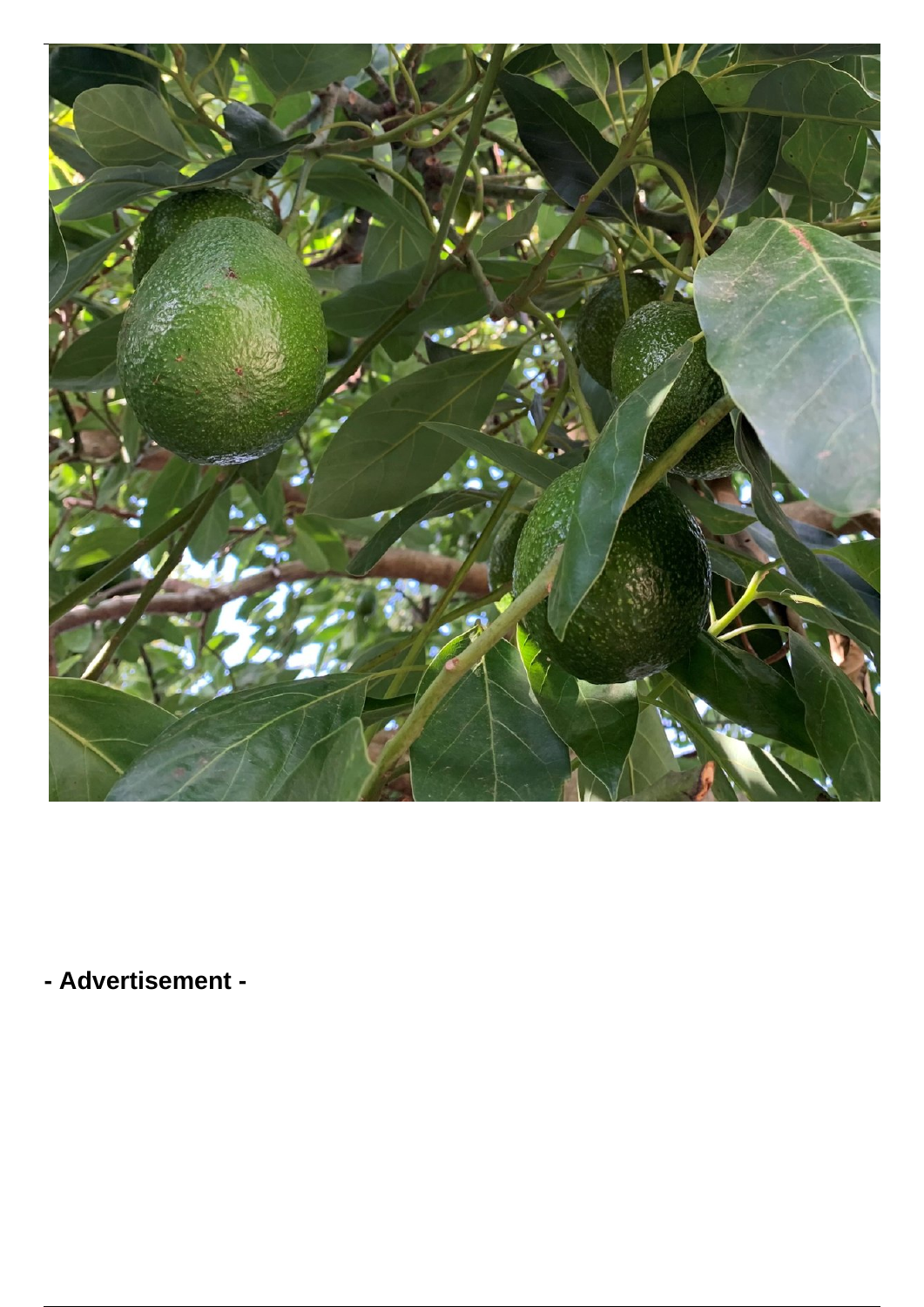## **Eco Farms celebrates 50 years of avocados**

June 22, 2022

While the **[Oppy](https://oppy.com/)[-Eco](https://ecofarmsavocados.com/)** Farms network is just a couple years old, the two companies' combined 200-plus years of experience has since created massive expansion opportunities for customers seeking new avocado solutions. Lauding its 50th year since pioneering the high-demand fruit, Eco Farms President Steve Taft reflects on how far the business has come.

Growing up with a part chemistry professor, part grower, for a father, Taft explained, "He was ahead of his time growing organic produce in the 1960s." Robert Taft continues to be a household name among chemists and one of the best known and well-respected figures in the field of physical organic chemistry. Like so many in the industry, the younger Taft caught the produce bug while treading his parents' farm, and like a rare few, met his business partner Norm Traner on that same land.

In 1972, the team launched Eco Farms together in Rainbow, CA, with a few like-minded growers. Carrying on the Taft legacy of organic production by representing ecology and farming in tandem, Eco Farms was the first to grow and market organic avocados in the U.S. "At the time, there were only about 10 organic farms in San Diego County, it was very rare. But, we were a couple of aggressive, hardworking guys looking to make our mark," Taft recalled.

"As owners, we worked the land like everybody else, and did just about everything you can imagine in the packhouse by hand. No forklifts, no pallets, with varieties you don't typically see anymore. Days consisted of packing fruit at sunrise, sleeping for a few hours, then peddling it to market in the evening, and doing that all over again."

In the 1980s, pallets were revolutionizing grocery which led to the need for pallet jacks and forklift trucks. It was also a turning point in varieties and volume — avocado plantings increased dramatically, making green-skinned avocados obsolete, and Hass the dominant variety. Eco Farms rode the wave, extending into other fruit, like citrus and such exotic items as kumquats, cherimoya and dragon fruit. That same decade, Eco Farms was among the first to bring Chilean avocados to the U.S., paving the way for entry of Mexican crop that propelled through the mid-90s and beyond.

Since then, Eco Farms has proven its position as a pioneer, as a marketer of avocados from Chile, Mexico, Colombia and Peru, with a strong alliance of California partners. "We have the deepest respect for Steve and his team, and are honored to be a small part of Eco Farm's 50-year history," said Oppy's Mark Smith, who directs sales and strategy for the Oppy-Eco Farms initiative. "We look forward to continue building upon our business together, driving U.S. sales forward while consistently meeting the needs of our customers."

In March 2022, Oppy and Eco Farms teamed up with Avoworks — a recently formed consortium featuring Michoacán grower-packers Adeac, AvoHit and La Viña and featuring a ripening center in